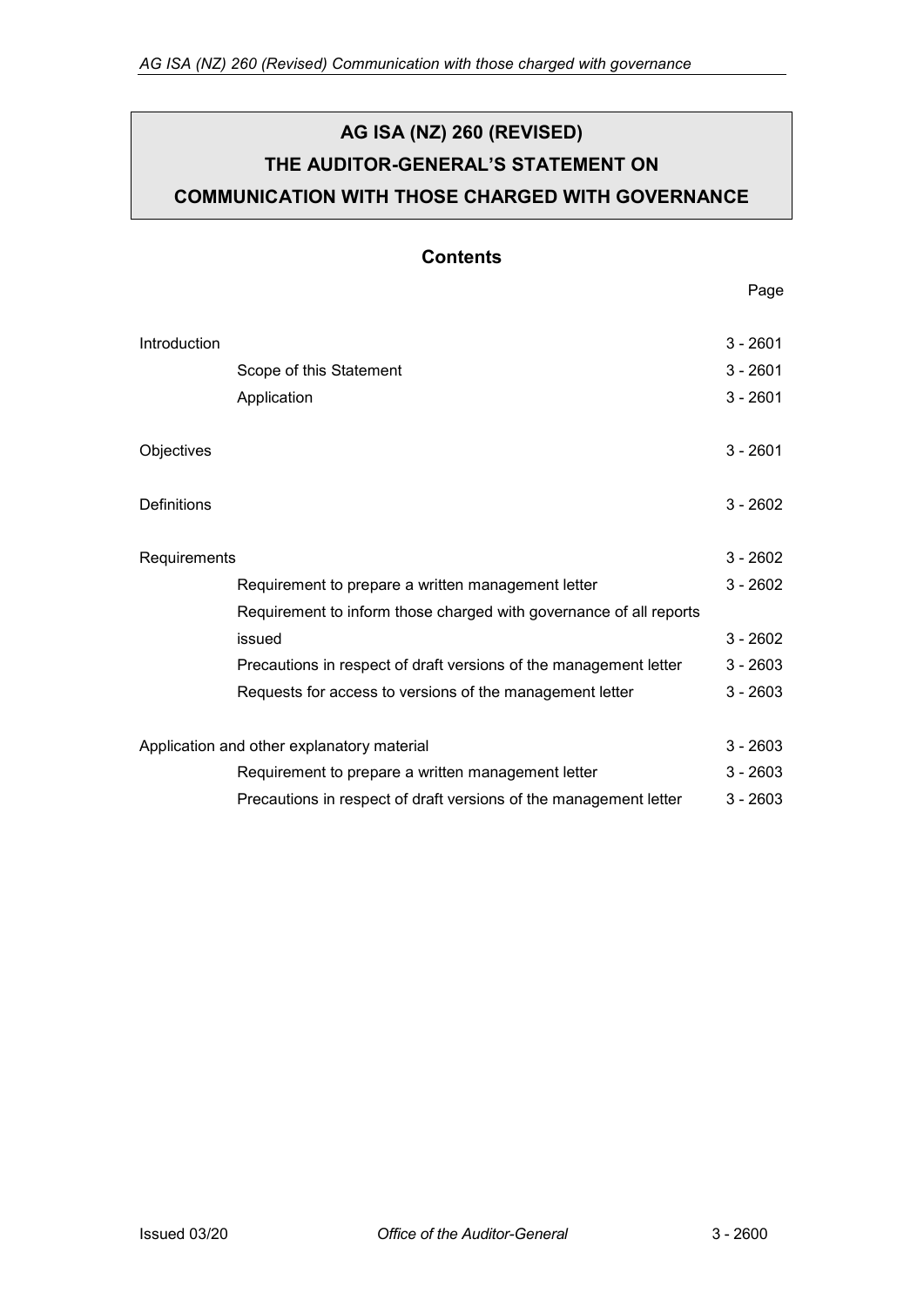## <span id="page-1-0"></span>**Introduction**

#### <span id="page-1-1"></span>**Scope of this Statement**

- 1. This Auditor-General's Auditing Statement:
	- (a) establishes the Auditor-General's requirements in relation to ISA (NZ) 260 (Revised): *Communication with those charged with governance* (ISA (NZ)  $260$ ;<sup>[1](#page-1-4)</sup> and
	- (b) provides additional guidance to reflect the public sector perspective.

### <span id="page-1-2"></span>**Application**

- 2. Compliance with this Statement is mandatory for Appointed Auditors who carry out annual audits on behalf of the Auditor-General. This Statement requires compliance with all of the requirements of ISA (NZ) 260 and the additional requirements included in this Statement.
- 3. This Statement applies to audits of financial statements and/or performance information that have been prepared for reporting periods ending on or after 1 April 2020, although earlier application is encouraged.

## <span id="page-1-3"></span>**Objectives**

- 4. The objectives of the Appointed Auditor are to:
	- (a) communicate clearly with those charged with governance the responsibilities of the Appointed Auditor in relation to the annual audit (including the aspects of auditing public sector entities) and an overview of the planned scope and timing of the annual audit; $<sup>2</sup>$  $<sup>2</sup>$  $<sup>2</sup>$ </sup>
	- (b) obtain from those charged with governance information relevant to the annual audit;[3](#page-1-6)
	- (c) provide those charged with governance with timely observations arising from the annual audit, including areas for improving financial and other management systems; and
	- (d) promote effective two-way communication between the Appointed Auditor and those charged with governance.

j

<span id="page-1-4"></span>The ISA (NZ) Auditing Standards are scoped so that they apply to audits of "historical financial information". However, for the purposes of the Auditor-General's Auditing Standards and Statements, all references to "historical financial information" should be read as the audit of "historical financial and historical performance information".

<span id="page-1-5"></span><sup>2</sup> This objective is consistent with the applicable objectives and requirements in AG ISA (NZ) 210: *The terms of audit engagements*.

<span id="page-1-6"></span><sup>3</sup> This objective is consistent with the applicable objectives and requirements in AG ISA (NZ) 580: *Written representations*.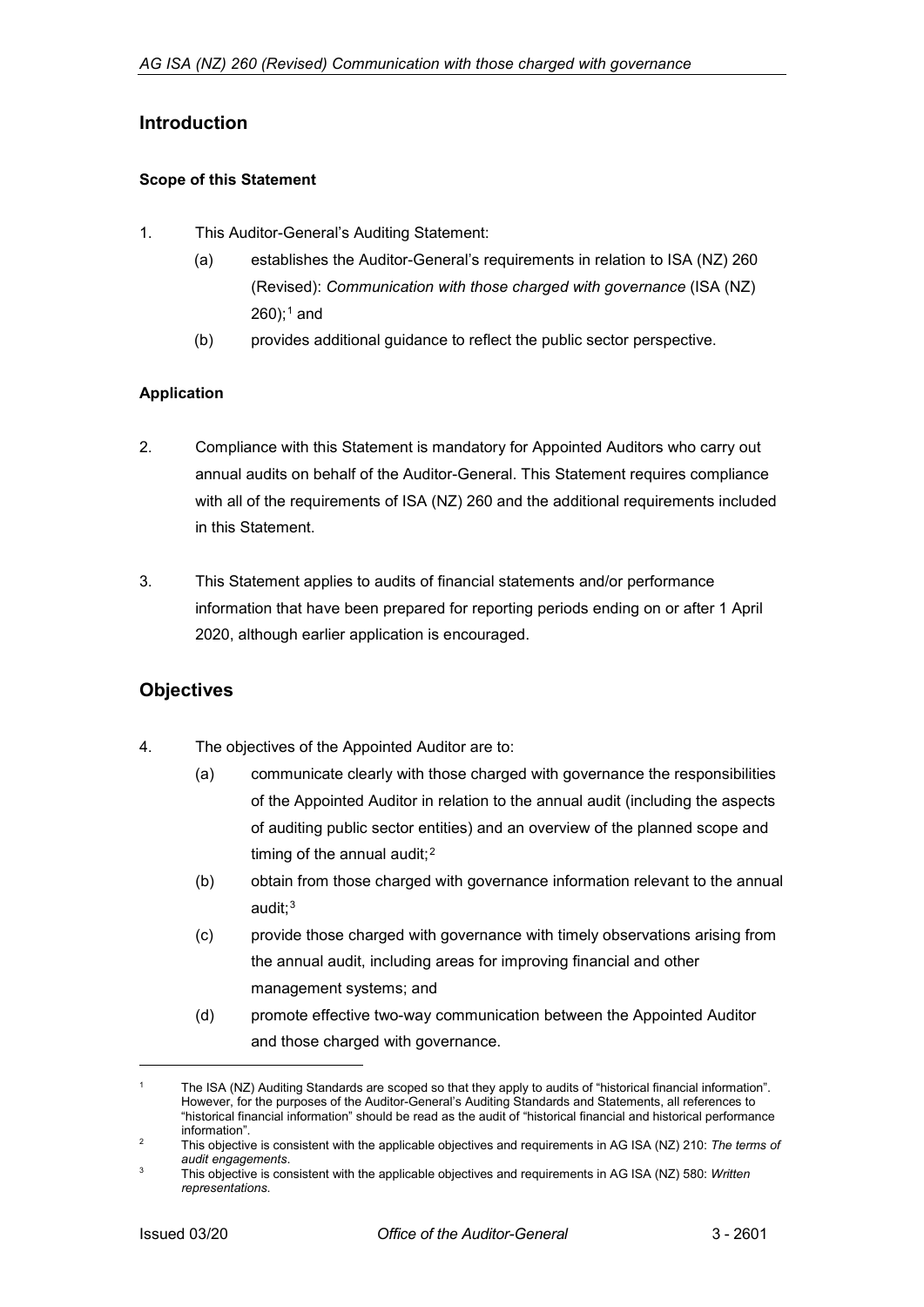# <span id="page-2-0"></span>**Definitions**

- 5. For the purpose of this Auditor-General's Auditing Statement, the defined terms have the meanings attributed:
	- (a) in the Glossary of Terms issued by the New Zealand Auditing and Assurance Standards Board (the NZAuASB glossary) of the External Reporting Board (although, where a term with a specific meaning in the New Zealand public sector differs from the NZAuASB glossary, the New Zealand public sector definition shall prevail); and
	- (b) in the Auditor-General's Glossary of Terms.

## <span id="page-2-1"></span>**Requirements**

#### <span id="page-2-2"></span>**Requirement to prepare a written management letter**

- 6. The Appointed Auditor shall personally communicate the significant matters arising from the audit in writing to those charged with governance or, where authorised by those charged with governance, to the audit committee of the public entity. Where there are no significant matters to raise, the Appointed Auditor shall report that fact in writing to those charged with governance or the audit committee unless the OAG has approved otherwise (ref: para A1).
- 7. The Appointed Auditor shall ensure that the management letter includes the date it is signed.
- 8. The Appointed Auditor shall ensure that the management letter clearly outlines that their audit has been carried out in accordance with the applicable professional, ethical, and quality management standards, including the appropriate independence requirements.
- 9. Appointed Auditors shall ensure, where they issue a non-standard audit report, the management letter adequately explains the reasons why the non-standard audit report was issued and make relevant suggestions on how to resolve the issues that have been identified.

#### <span id="page-2-3"></span>**Requirement to inform those charged with governance of all reports issued**

10. Reports to those charged with governance or the audit committee of the public entity shall refer to the other reports issued by the Appointed Auditor to other persons or bodies within the public entity and the nature of the matters included in those reports.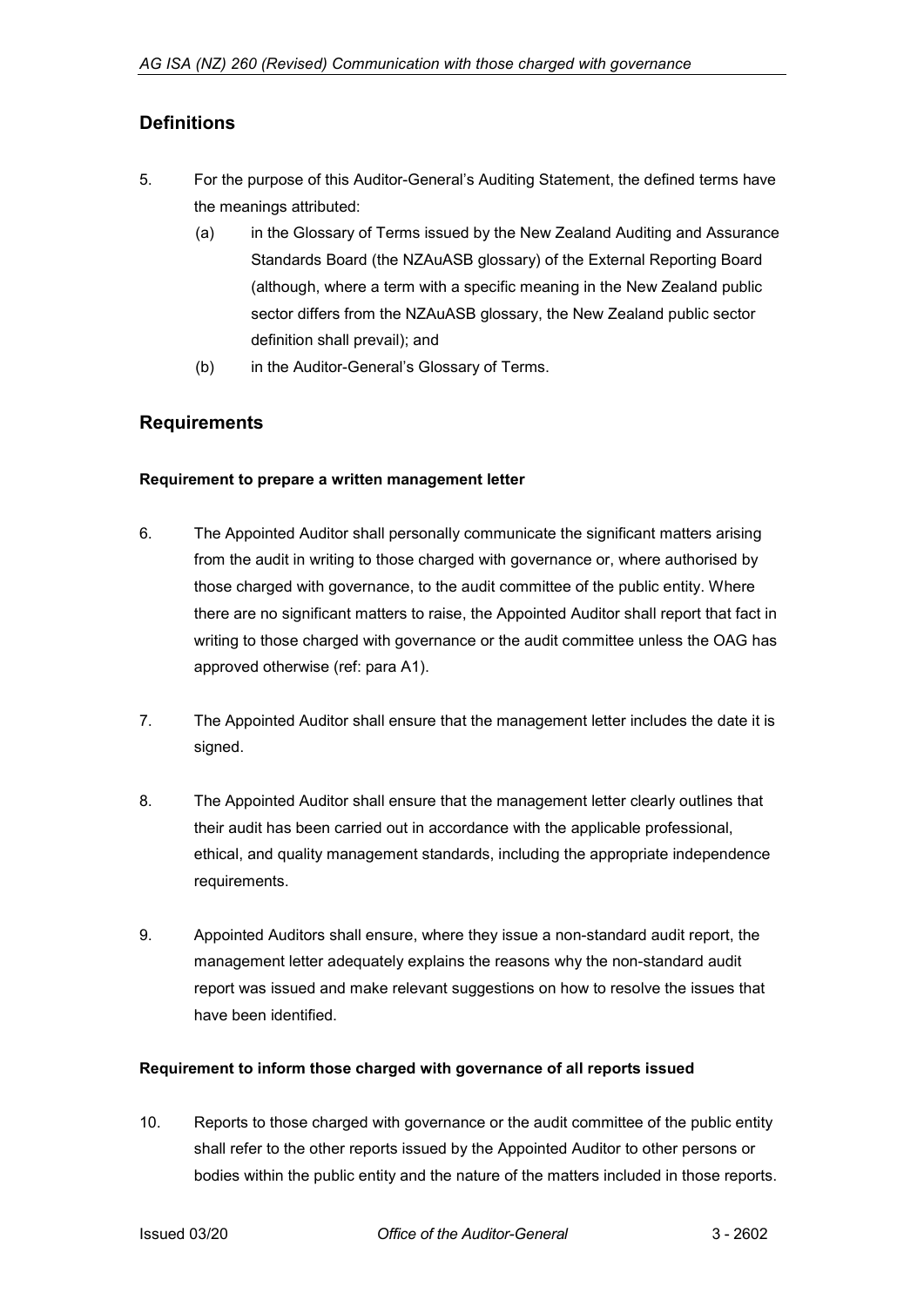#### <span id="page-3-0"></span>**Precautions in respect of draft versions of the management letter**

- 11. The Appointed Auditor shall mark as "DRAFT" each page of a draft version of the audit management letter (ref: para A2).
- 12. The Appointed Auditor shall ensure management and those charged with governance are aware of the importance of preserving the confidentiality of draft versions of the management letter (ref: para A2-A6).

#### <span id="page-3-1"></span>**Requests for access to versions of the management letter**

13. The Appointed Auditor shall refer requests for any version of the management letter from a third party to the Assistant Auditor-General – Legal, Policy, and Inquiries at the OAG.

\*\*\*

## <span id="page-3-2"></span>**Application and other explanatory material**

#### <span id="page-3-3"></span>**Requirement to prepare a written management letter** (ref: para 6)

A1. In many public entities, those charged with governance have a collective responsibility for governance. Those charged with governance may assign some of their responsibilities to an audit committee. In other public entities, such as government departments, there is no governing body as such, but there are other persons who fulfil the governance role (for example, the chief executive or a committee of management).

#### <span id="page-3-4"></span>**Precautions in respect of draft versions of the management letter** (ref: para 9-10)

- A2. Usually a draft management letter is issued when the Appointed Auditor considers it is appropriate to obtain comments from management before release of the management letter to those charged with governance. Draft versions of the management letter are a critical part of the audit process. By their nature, they may contain information that is factually inaccurate. It is, therefore, essential that each page of a draft version of the audit management letter is marked with the word "DRAFT".
- A3. The Appointed auditor should advise management and those charged with governance that draft management letters are provided to them on a confidential